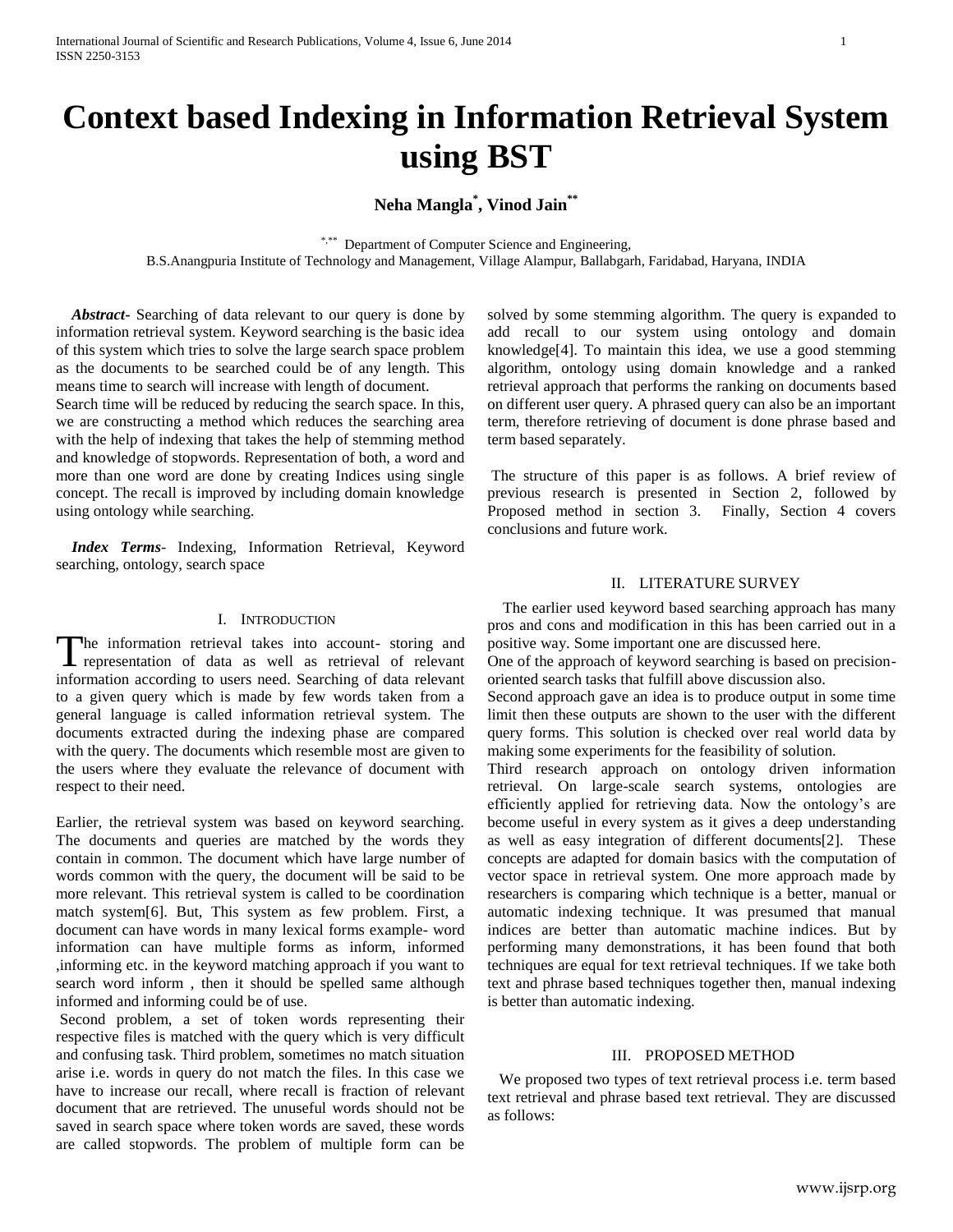#### A. Indexing

Preprocessing of document: A new representation is made from the raw documents known as bag of terms formation[4]. This change is called document representatives. For the above representation work, we first take each document and collect the words of it to create the file except the stop words. We order these words in the file so that we could have all important terms in their basic forms. A threshold value is set based on formula consisting of file size. Thereafter frequency of each word is counted and if the frequency count of any word exceeds the threshold value than that word is selected as index term. Index terms are collected for document representation to create index table for that document. The above work is same in phrase based search with a single difference. In this, phrase identification program identifies the phrases by making a check on its frequencies, instead of terms everything is done on phrases. A phrase having suitable count more than threshold value is selected for generating index table as its indices.

## B. Query formulation

We must first have the domain knowledge of the query to expand it and create an ontological tree structure. Each word of the query is searched in the above created tree. The word parent, children and siblings are added in the query for some significant reason. As sibling represent similar and parent-children represent relative meaning. When the search is made against files then we can increase our recall. The next step is to apply the Preprocessing approach told above. This is how our query representation is done. Same set of process is used in phrase based search.

## C. Comparison

The query given by user is compared preprocessed documents by the system itself and a list of document chosen from it. A classification decision is made for order the documents. These inorder or parts of documents are shown to user. A decision is made by the user if he want a tree or not for expanding the query. The above process of comparing the query with documents is done on the basis of matrix multiplication. In this approach, all document terms are converted into doc\_id matrix by which a term matrix is generated. A multiplication is made on different documents with the user query. This multiplication identifies the relevancy of the document with the query. It is shown in the mathematical form as:

Lets consider 2 document (i and j) as:

| Doc (i) = (Term (i1), Term(i2)Term(ik)) |  |
|-----------------------------------------|--|
| Doc (j) = (Term (j1), Term(j2)Term(j1)) |  |

Where k and l are no. of terms in respective documents. So, all document terms are represented as  $=$ 

|  | [Term (i1), Term (i2)Term (ik) U (Term (j1),  |  |  |  |
|--|-----------------------------------------------|--|--|--|
|  | Term $(i2)$ Term $(i1)$ - [Term $(i1)$ , Term |  |  |  |
|  |                                               |  |  |  |
|  |                                               |  |  |  |
|  | $(2)$ Term (n)]                               |  |  |  |

i.e.  $Term(1) \dots Term(n) = all distinct terms of both documents i$ and j.

Weighted values and implication of inverted document frequency (IDF) are compared with each other:

 $\Box$  Weight value is calculated as the no. of times a term appeared in particular document. Therefore, It implies the relevancy of document.

 $\Box$ Inverse document frequency calculates the terms which are found in less documents. The less the documents a term occur in, the higher this IDF weight is.

 $\Box$  Thus, both the factors together will tell the importance of document for particular term.

## D. Id by terms matrix generation

- 1. Weight is calculated for each term in the list.
- 2. IDF is calculated for each term in the documents as: Idf  $(i) = N/ni$ ;

Where  $N = no$  of documents in repository,

ni = No. of document in which term i occurred

- 3. W(i) is calculated for each term in the list.
- $W(i) = weight*Idf(i)$

4. Create a matrix(id X term) as -put W of term where there is match in all term list and doc id list -put 0 where there is mismatch in all term list and doc id list.

## IV. ARCHITECTURE

 The architecture of the proposed indexing is given in figure-1. The indexer module creates a context based index. This index is used by page parser to get token list with framing. Finally the token list is added in bst for frequency etc.